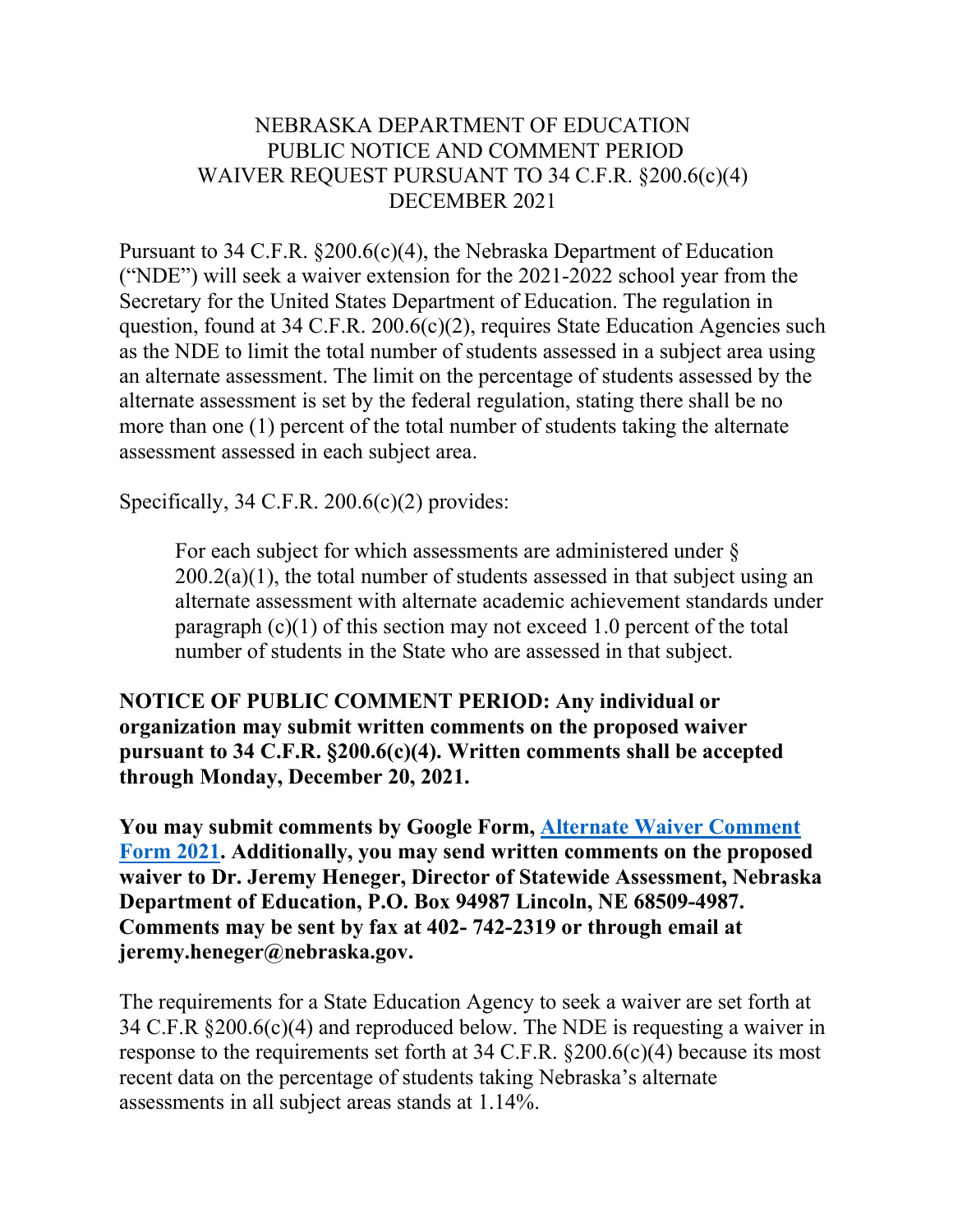The waiver requirements are in **bold** lettering below.

*If a State anticipates that it will exceed the cap under paragraph (c)(2) of this section with respect to any subject for which assessments are administered under § 200.2(a)(1) in any school year, the State may request that the Secretary waive the cap for the relevant subject, pursuant to section 8401 of the Act, for one year. Such request must—*

*(i) Be submitted at least 90 days prior to the start of the State's testing window for the relevant subject;* 

The NDE will submit a waiver request to the U.S. Department of Education 90 days prior to the start of Nebraska's testing window for its alternate assessment. The subject areas are: English Language Arts, Mathematics, and Science. The start date for each subject will be March 21, 2022.

## *(ii) Provide State-level data, from the current or previous school year, to show—*

## *(A) The number and percentage of students in each subgroup of students defined in section 1111(c)(2)(A), (B), and (D) of the Act who took the alternate assessment aligned with alternate academic achievement standards; and*

The NDE will gather district data on the current and previous years' participation rates in each subject of the alternate assessment. It is important for the NDE to identify whether students taking Nebraska's alternate assessment are students clustered in "subgroups," such as category of disability under the Individuals with Disabilities Education Act (IDEA); racial/ethnic groups; gender; English Learners; or eligible for free or reduced price school meals.

These data will help NDE understand whether there are:

- Districts in which the numbers of students participating in alternate assessments are higher than expected;
- Certain grades in which participation in the alternate assessment is higher than expected; and
- Potential disproportionality in specific subgroups and grade levels of students taking alternate assessments.

The NDE will gather data on the characteristics of students participating in the alternate assessment to provide a standard for determining whether students are participating who do not have significant cognitive disabilities.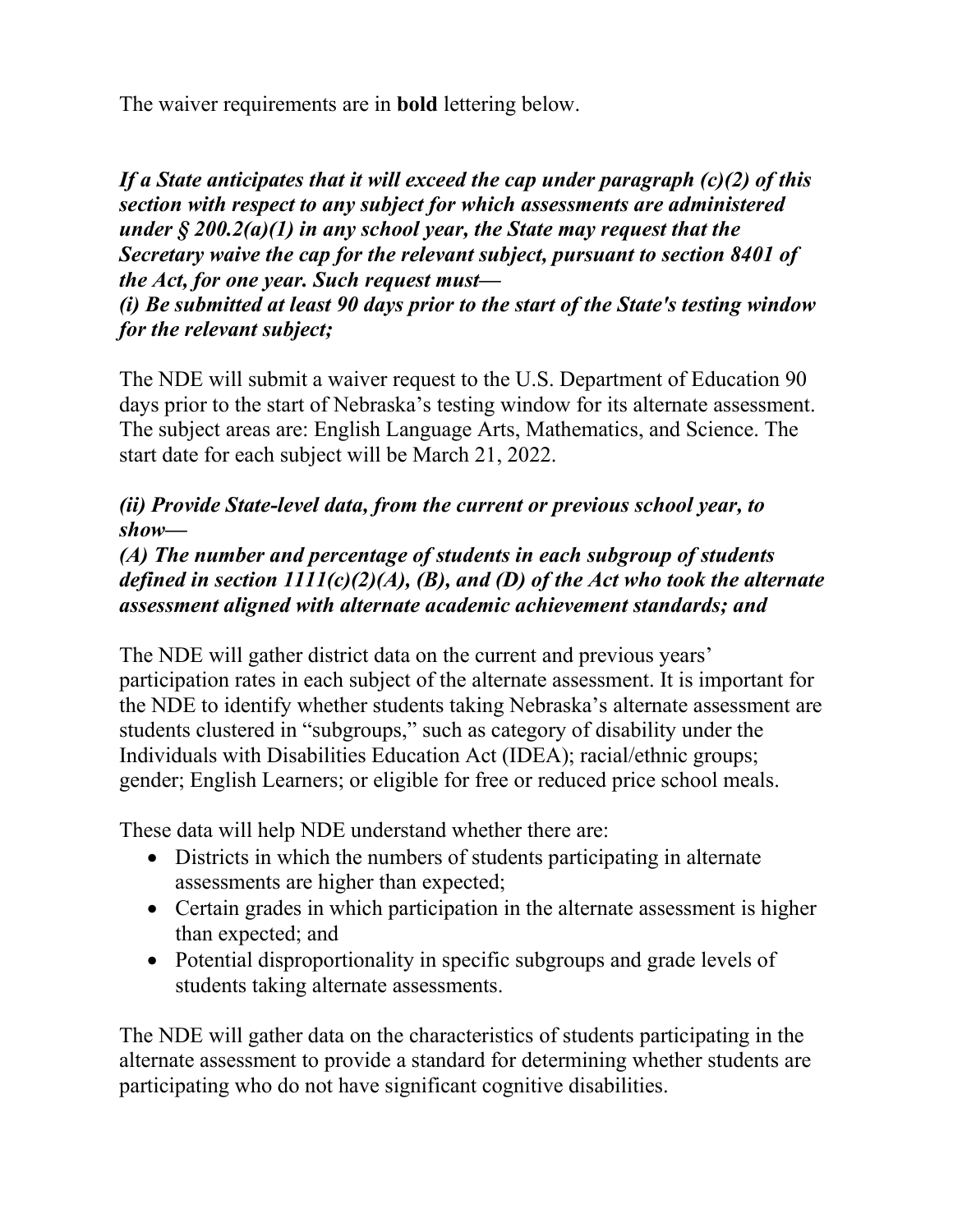Districts or schools with unusual patterns or higher rates than other districts may require additional investigation to determine if there are unique reasons for higher percentages of students participating in the alternate assessment. The NDE will share the data collected with districts. This will allow districts to compare the percentage of their students participating in the alternate assessment with students in other districts in the state participating in the same assessment. After sharing the data, the NDE will provide training to the districts that exceed the one percent cap set forth at  $34$  C.F.R.  $\S 200.6(c)(2)$ .

## *(B) The State has measured the achievement of at least 95 percent of all students and 95 percent of students in the children with disabilities subgroup under section 1111(c)(2)(C) of the Act who are enrolled in grades for which the assessment is required under § 200.5(a);*

Nebraska requires all students enrolled in public K-12 schools be assessed with accommodations, without accommodations or with an alternate assessment. The only exception to participation for *any* student is for students who receive a medical or extraordinary circumstances non-participation waiver. Nebraska follows the federal participation requirement and, to date has met or exceeded the federal guidelines set at 95% participation.

*(iii) Include assurances from the State that it has verified each LEA that the State anticipates will assess more than 1.0 percent of its assessed students in any subject for which assessments are administered under § 200.2(a)(1) in that school year using an alternate assessment aligned with alternate academic achievement standards—*

*(A) Followed each of the State's guidelines under paragraph (d) of this section, except paragraph (d)(6); and* 

The NDE Assessment and Special Education Offices had an internal review of the definition and guidelines and determined that they did not need any revisions at this time.

The NDE will request justification from districts which exceed the one percent cap. The NDE will continue to provide professional learning opportunities for IEP team members and other educators, particularly on the nature of the alternate assessment and the students who are eligible to participate under the Participation Guidelines.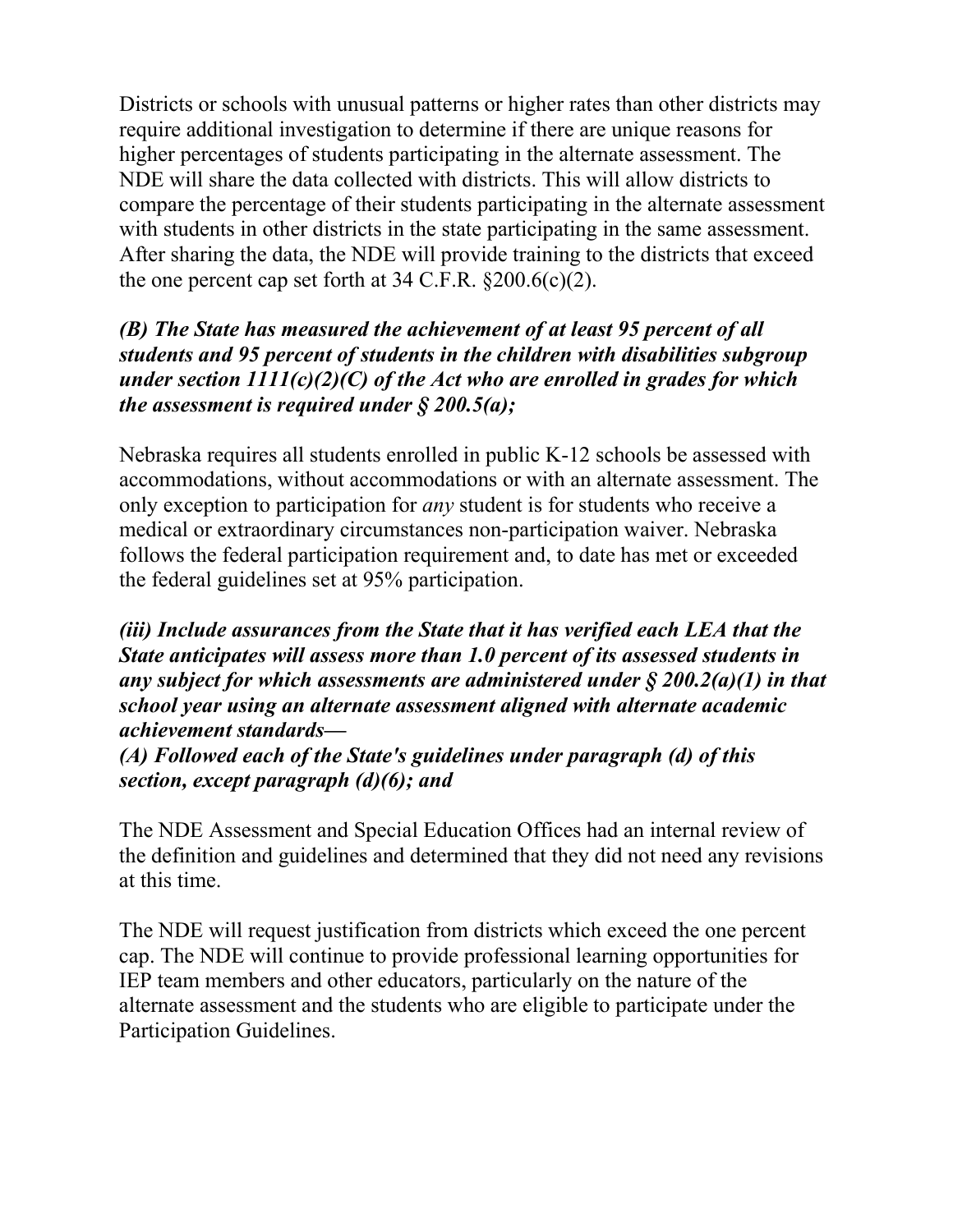### *(B) Will address any disproportionality in the percentage of students in any subgroup under section 1111(c)(2)(A), (B), or (D) of the Act taking an alternate assessment aligned with alternate academic achievement standards;*

The NDE will address any disproportionality in the percentage of students taking the alternate assessment by undertaking the following activities. The NDE will:

- monitor alternate assessment data
- require justification from districts that exceed the one percent cap
- provide guidance to districts on Participation Guidelines for student alternate assessments
- gather district data on current and previous years' alternate assessment participation rates in each subject area tested
- analyze the data by subgroup, such as race/ethnicity, gender, English learner and students eligible for free or reduced price school meals, to determine whether disproportionality exists for students participating in the alternate assessment
- gather district data on current and previous year alternate assessment participation rates by disability in each subject area
- address disproportionality with districts through training on the Participation Guidelines

# *(iv) Include a plan and timeline by which—*

*(A) The State will improve the implementation of its guidelines under paragraph (d) of this section, including by reviewing and, if necessary, revising its definition under paragraph (d)(1), so that the State meets the cap in paragraph (c)(2) of this section in each subject for which assessments are administered under § 200.2(a)(1) in future school years;* 

The NDE Assessment and Special Education Offices had an internal review of the definition and guidelines and determined that they did not need any revisions at this time.

The NDE will monitor alternate assessment data and request justification from districts which exceed the one percent cap. The NDE will continue to provide professional learning opportunities for IEP team members and other educators, particularly on the nature of the alternate assessment and the students who are eligible to participate under the Alternate Assessment Participation Guidelines.

# *(B) The State will take additional steps to support and provide appropriate oversight to each LEA that the State anticipates will assess more than 1.0*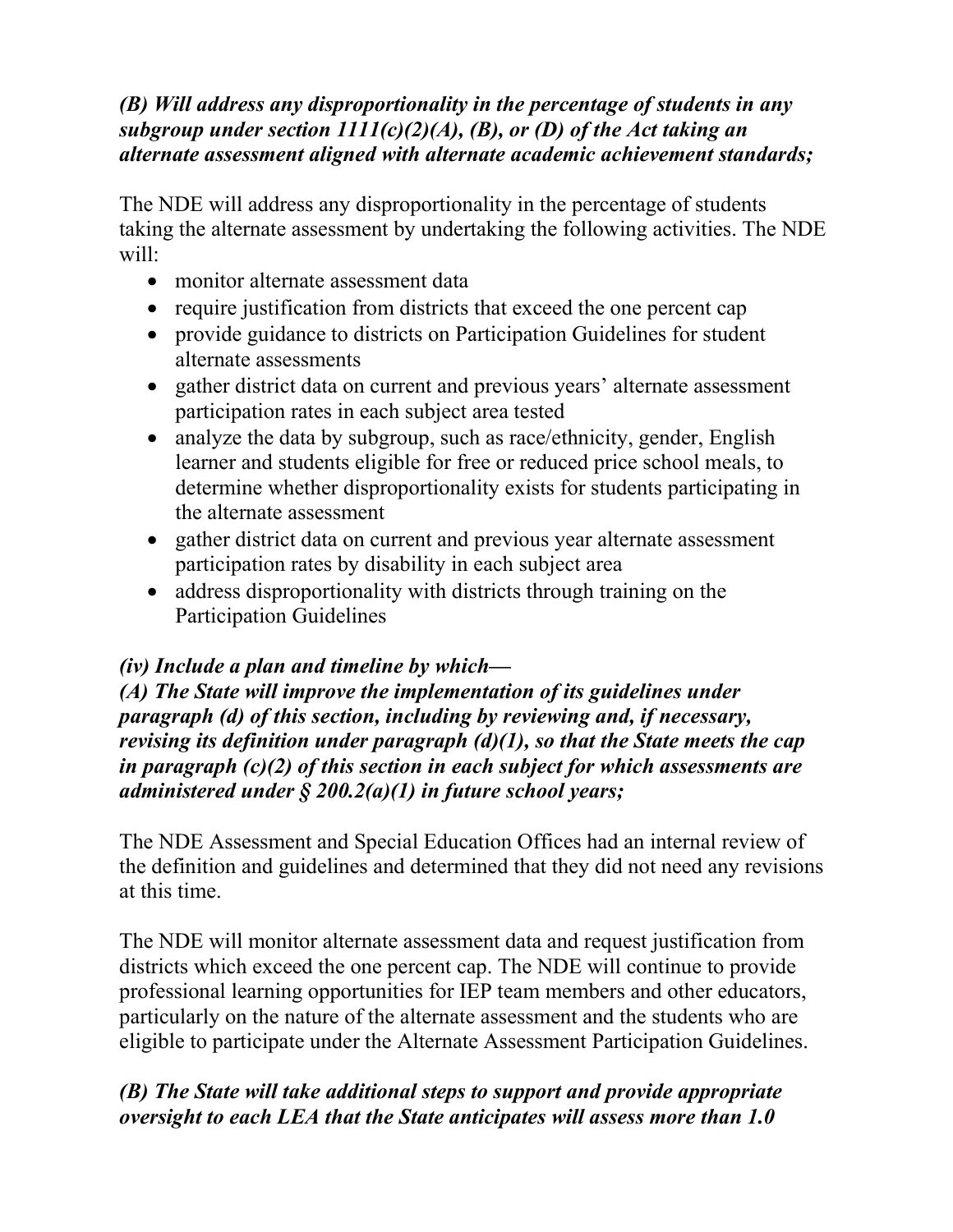*percent of its assessed students in a given subject in a school year using an alternate assessment aligned with alternate academic achievement standards to ensure that only students with the most significant cognitive disabilities take an alternate assessment aligned with alternate academic achievement standards. The State must describe how it will monitor and regularly evaluate each such LEA to ensure that the LEA provides sufficient training such that school staff who participate as members of an IEP team or other placement team understand and implement the guidelines established by the State under paragraph (d) of this section so that all students are appropriately assessed; and* 

The NDE will continue to provide professional learning opportunities for IEP team members and other educators. The training will be on the purpose of the alternate assessment and the characteristics of students who are eligible to participate in the alternate assessment, based on the Alternate Assessment Participation Guidelines and IEP Team Decision Making Flow Chart Nebraska Statewide Alternate Assessment for Students with the Most Significant Cognitive Disabilities.

All educators, including those who are not members of IEP teams, must have a solid understanding of how to make appropriate instruction and assessment decisions for all students, including students who may be candidates to participate in alternate assessment. The NDE will provide technical assistance on the accessibility features and accommodations available for the general assessment, as those features and accommodations enable most students with disabilities to participate meaningfully in the general assessment.

Technical Assistance will include:

- Using the Participation Guidelines to make assessment participation decisions; piloting case studies to help districts understand which assessment should be administered to students and give examples of characteristics of leaners
- Selecting, implementing and evaluating accessibility features and accommodations for instruction and assessments;
- Differentiating instruction and providing better access to academic content; and
- Having high expectations for all students regardless of the category of their disability.

The NDE will make informational resources available to parents of students with disabilities so parents can contribute in the IEP decision making process